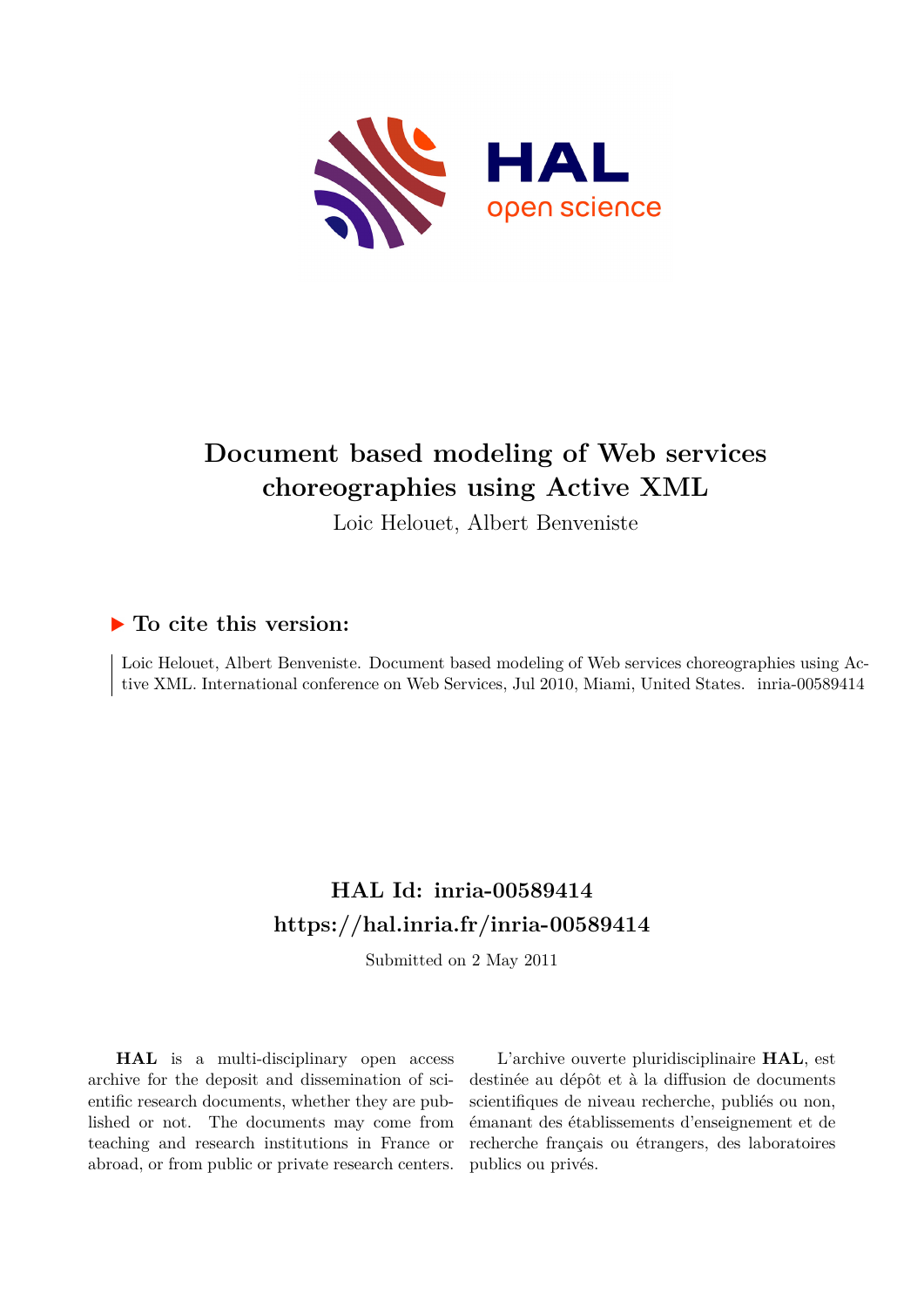# Document based modeling of Web services choreographies using Active XML

Loïc Hélouët and Albert Benveniste (surname.name@inria.fr) INRIA-Rennes, Campus de Beaulieu, 35042 Rennes Cedex, France

Abstract—This paper proposes a document based framework for the modeling of web-based choreographies involving a tight combination of workflow and data management. Our starting point is Active XML proposed by S. Abiteboul — AXML documents are XML documents with embedded service calls. We enhance Active XML with a rich notion of interface and we propose an effective technique to decide if provided services and needs of callers (defined as interfaces) are compatible. We also explicitly take distribution into account and allow for the composition of distributed AXML systems.

Keywords-Web services, composition, Active XML, choreographies.

#### I. Introduction

E-business and supply chain management involve a combination of widely distributed workflow systems and data/information management. According to [1], these systems can be viewed from one of the following perspectives:

- Workflow based perspective, in which process is emphasized. Web services and their orchestrations are now considered an infrastructure of choice for managing business processes and workflow activities over the Web infrastructure [2]. BPEL [3] has become the industrial standard for specifying orchestrations. Besides BPEL, the Orc formalism has been proposed to specify orchestrations, by W. Cook and J. Misra at Austin [4].
- Information based perspective, which emphasizes the information dimension, viewing processes as operations that are triggered as a result of information changes. Information centric systems typically rely on database oriented technologies.

Today, technologies in use for these two aspects are mostly separated. The WIDE approach [5], [6] was a first attempt toward tightly combining them. This attempt was further developed in [1], where the three dimensions of process, information, and organization, are considered. In response to the same need, the notion of "business artifact" has been proposed at IBM as a framework tightly combining workflow and data management [7]. See [8] for a brief survey, and [9] for a use of business artifacts in the context of Active XML, i.e., closer to our present study.

The above attempts (with the exception of [9]) do not build on top of the reference for documents manipulation, namely XML [10]. Active XML (AXML) [11] was proposed by Serge Abiteboul et al. as a high-level specification language tailored for data-intensive, distributed, dynamic Web services. It mainly consists in XML documents with embedded service calls. It allows for lazy evaluation: services can return structured data that contain references to services that have to be called to continue the evaluation of the returned values if needed. AXML offers mechanisms to store and query structured data distributed over entities called peers but does not provide ways to define control flows. AXML was then extended with *guarded* service calls to capture control flows [12], [9].

However, distribution in Guarded AXML is only reflected through the localization of a service, and some guards apply to the whole system, without considering distribution of information. On the other hand, distribution and decentralization are central concepts in Service Oriented Architectures, in which software components know each other only through their interfaces. Interfaces must depict precisely the data that will be sent as an input to a service, and the expected valid returns. A component uses a service only if the service interface fulfills its needs.

In this paper we further build on top of Guarded AXML by, first, proposing a notion of interface, and, second, taking distribution into account explicitly. The resulting model is called Distributed Active XML. It offers a notion of composition that allows enriching in a modular way a set of peers owning services with more peers offering more services. Our extensions to the existing framework are illustrated through an existing case study, the Dell supply chain.

The paper is organized as follows. Section II recalls the needed background on AXML. The Dell supply chain example is discussed in section III; this is a challenging case, as it is a choreography that combines workflow and data management; the detailed modeling of the Dell supply chain example can be found in [13]. Section IV is the core of this paper, and presents our model of Distributed Active XML; a detailed and fully formal presentation can be found in the extended paper [13]. Issues of decidability and complexity are reported in section V; again, details are

This work was partially funded by the ANR national research program DOTS (ANR-06-SETI-003), DocFlow (ANR-06-MDCA-005) and the project CREATE ActivDoc.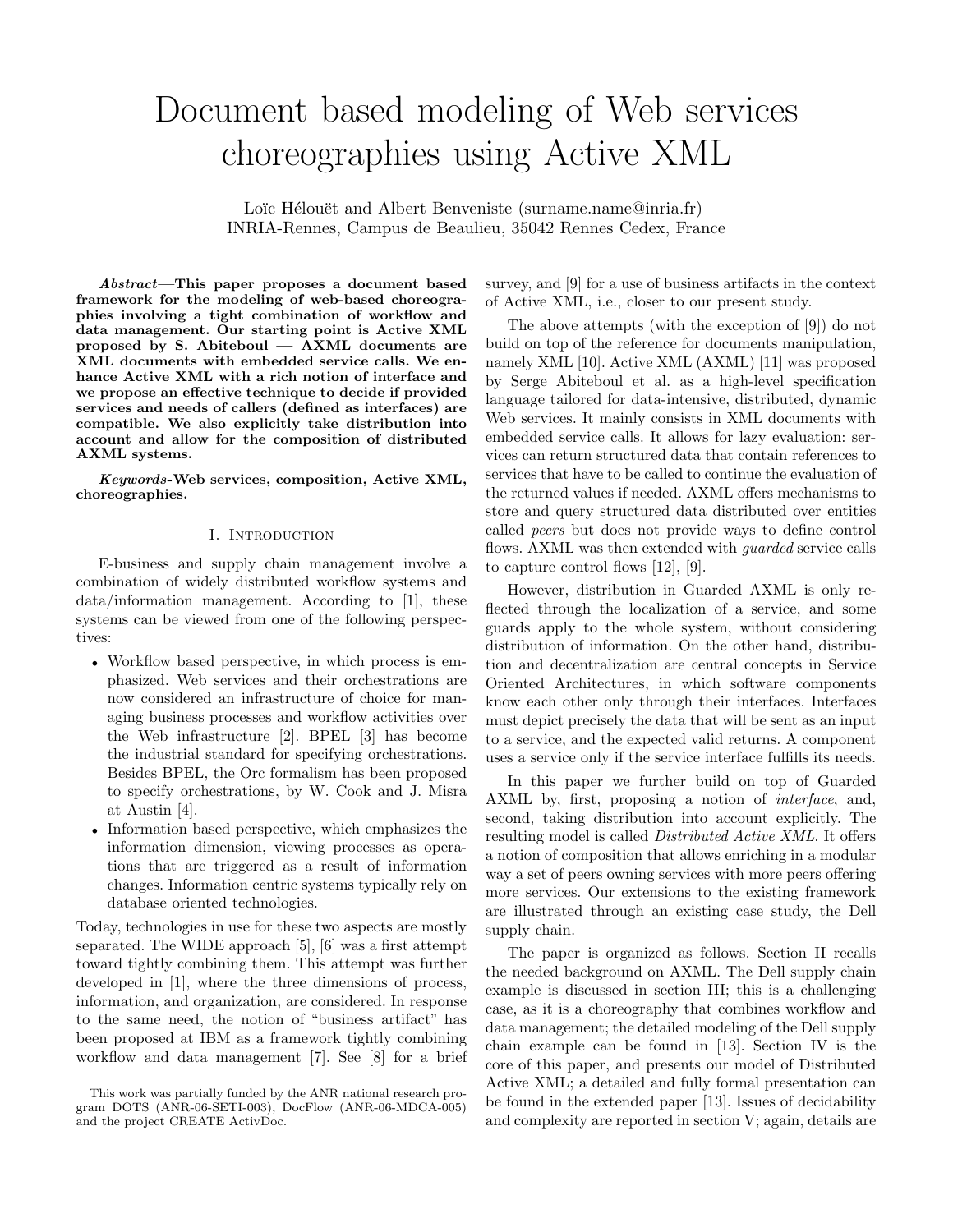found in [13]. Section VI concludes this work and draws some perspectives on future work on AXML platforms.

#### II. Documents, patterns, and queries

In this section we give a sketch of the background material on documents that is used in Active XML. A more precise and formal definition can be found in [13]. An AXML description consists in (active) XML documents and services distributed over a set of agents called peers. Information owned by each peer is stored as XML documents. In this framework, documents are unranked and unordered *forests*  $F$  (i.e., sets of trees  $T$ ) whose non terminal nodes are labeled with tags and whose leaves are labeled with *data* or *service calls*. Documents are hence used to specify records as in usual XML databases but also workflows in the form of "things to do" (todo's for short). Todo's appear in documents as service calls, represented with nodes labeled by  $!f$  (where f is the name of a service). Examples of documents are found in Figure 2, top, and in Figure 4. A service call is marked with a "!" to indicate that the service is to be called, with a "?" to indicate that the service is being processed, or has no mark to indicate that the service call has been completed to its end.

Documents can be tested using *patterns*. A *pattern* is a tree with two types of edges: / to indicate the child relation, and  $\#$  to indicate the *descendant* relation, where "descendant" means any finite iteration of "child". Internal nodes of patterns can be labeled with tags or with the special label  $\star$  to refer to an arbitrary tag. Leaves can be labeled with tags, data, service calls, or variables. These patterns are exactly those defined in [14], and without variables, correspond to a fragment of Xpath frequently used in the literature [15]. An example of pattern is found on Figure 1, diagram on the left. This pattern checks for the presence of an order in a document. Patterns can be given conditions which are constraints relating their variables of the following form:  $X \sim Y$ , where  $\sim \in \{ =, \neq, \leq \}.$ 



Figure 1. An example of nondeterministic query  $Q = B \rightarrow H$ ; B is a pattern and  $H$  is a forest.

Testing a pattern  $B$  on a document  $F$  consists in searching for a *matching* of B into F, i.e., a map  $\mu$ , from the nodes of  $B$  to the nodes of  $F$ , respecting child and descendant relations, mapping the root of B to a root of a tree in F, and preserving the labels, with  $\star$ interpreted as any label. Matchings are not required to be injective. Pattern  $B$  of Figure 1 can be successfully tested on document  $F$  of Figure 2, top. For the considered



Figure 2. A sample document  $F$  (top) and a result of query  $Q(F)$ (bottom), for Q as in Figure 1.

document, there are three different maps sending pattern  $B$  onto the unique tree in  $F$ . Intuitively, each mapping corresponds to a recorded Order in the document. A document F satisfies a pattern B, written  $F \models B$  iff there exists at least one matching from  $B$  to  $F$ .

Documents can be transformed by means of queries. A query is a pair  $Q = B \rightarrow H$ , where B is called the body and  $H$  the head of the query. In a query, the body is a pattern and the head is a forest, where each tree possesses a special node called the constructor node, shown with brackets. Figure 1 shows an example of query. A query operates on a documents  $F$  as follows: first, all matchings of pattern body into  $F$  are computed. These matchings define the valuations of variables in body. Then, each valuation is used to replace the variables in the subtrees of pattern head rooted at constructor nodes by their valuation, or by a nondeterministically chosen value if the variable does not appear in the *body* part. If the *head* pattern contains some constraints, then these valuations must be chosen consistently. The result of the query is then computed by replacing in the head the subtrees rooted at constructors by the subtrees computed from the mappings.

The result of applying query Q of Figure 1 to document F of Figure 2, top, is shown on of Figure 2, bottom. Note that variable  $B_{\text{offer}}$  is chosen nondeterministically in  $\{yes, no\}$ . Choosing nondeterministic values for variables was not originally proposed in [12] (though it could be emulated by some additional service), but seems an interesting way to allow for uncontrolled choices in modeled systems. In particular, non-determinism allows for the description of open systems (the environment can then be modeled as non-deterministic services) and also allows for underspecification of some parts of an AXML system.

At this point we did not model service calls, that were just introduced as distinguished labels. We will provide a semantics of calls and develop our model of Distributed Active XML (DAXML) in the following sections.

#### III. MOTIVATION

In this section we motivate our approach with an interesting example, the Dell supply chain. This case study combines aspects of Web stored data management — the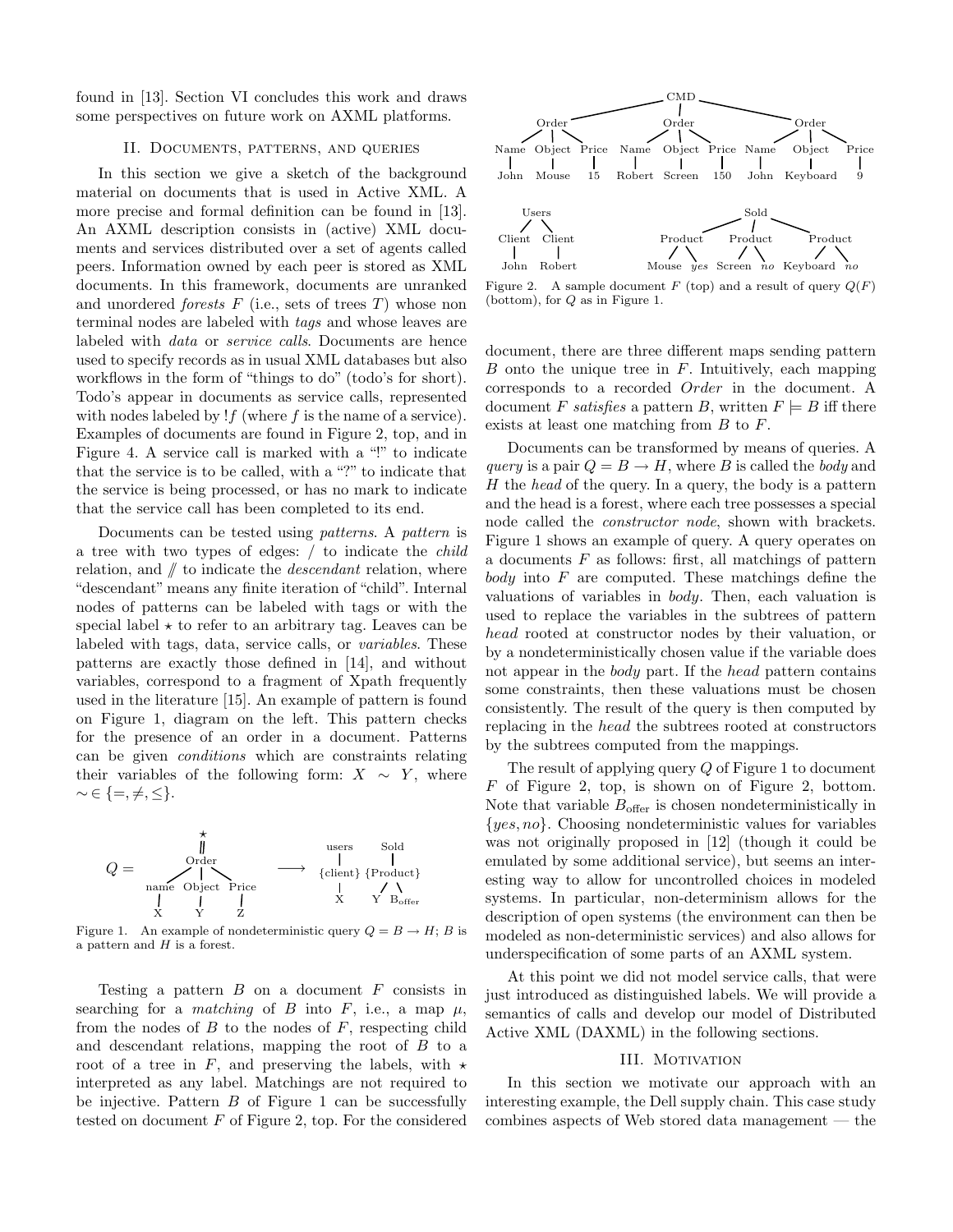Dell Web portal — and complex distributed supplier chain involving logistics. Data are important and structured, both in the Dell catalog and in the processing of the supplier chain. The underlying workflow is rich and is a choreography [4] since there is no central orchestrator. Our study relies on the well documented description [16].

#### A. The Dell supply chain example

This example works as follows. After a customer places an order, either by phone or through the Internet on www.dell.com, Dell processes the order through financial evaluation (credit checking) and configuration evaluation (checking the feasibility of a specific technical configuration), which takes two to three days, after which it sends the order to one of its manufacturing plants in Austin, Texas. These plants can build, test, and package the product in about eight hours. The general rule for production is first in, first out, and Dell typically plans to ship all orders no later than five days after receipt. In most cases, Dell has significantly less time to respond to customers than it takes to transport components from its suppliers to its assembly plants. To compensate for long lead times and buffer against demand variability, Dell requires its suppliers to keep inventory on hand in the Austin revolvers (for "revolving" inventory). Revolvers are small warehouses located within a few miles of Dell's assembly plants. Each revolver is shared by several suppliers. Inventory in revolvers is owned and managed by suppliers and charged to Dell indirectly through component pricing. To help suppliers make good management decisions, Dell shares its forecasts with them once per month.

The overall architecture of the Dell supply chain is shown on Figure 3. Boxes denote peers (actors of the system), and multiple boxes indicate that there exist several instances of the considered peer. The customer and adjacent arrows are not within the scope of our model, so we will only provide the expectations of the customer in the form of an interface. As the "Dell supervisor" involves monitoring (a topic in itself) and a lot of algorithmic inventory management, we leave aside this part of the application. The Dell supply chain involves several services, which are summarized in Table I. Observe that the last three services need access to the revolver.

#### B. Services, calls & distribution

Service specification uses the tree pattern matching mechanism defined in section II to define guards, and queries (in the spirit of Xquery [17]) to create new documents out of existing ones. Services decompose into a  $\textit{call}$  — submitting a query — and a return — receiving a response and inserting it in the due place in the document. Both call and return are specified using guarded queries over documents. A call to a service usually proceeds as follows. When the service is owned by the peer calling it, the call consists in applying a query to the peer's document. The result of this query is defined to create



Figure 3. Architecture of the example.

a temporary working space (called the workspace of the service call) used to process the call (which can take several steps of computation if the workspace still contains todo's). A service call returns when one of its return queries is applicable to the workspace, i.e. when one of the guards of its return queries becomes true. The result of the considered query is then computed and inserted in the caller's document close to the node at which the service was requested.

When a peer calls a service owned by another peer, it places a new occurrence of service call in the distant peer's document, together with some parameters collected on its own document. When this distant service is completed, the distant peer sends back the result of his computation to the calling peer. Services calls and returns are executed in any order when their guards are true. The firing policy is local to each peer, which can be either eager (try to replace all service nodes tagged by some  $\mathcal{F}(f)$ , lazy (perform service call only when needed), localized (focus first on the services of some tree/subtree), etc. So far, we hide all the details of this machinery, which will be made clear during the specification of (part of) the Dell example. A more formal presentation of our model is also provided in subsequent sections and in [13].



The Dell supply chain decomposes into several peers, namely the Customer, the Webstore, the Plant, the Revolvers, the Suppliers, the Bank, and the Supervisor. An example of document owned by peer Webstore is given in Figure 4. It contains one order that has been posted to the WebStore, represented by a subtree with root Order, that contains a call node with !DellOrder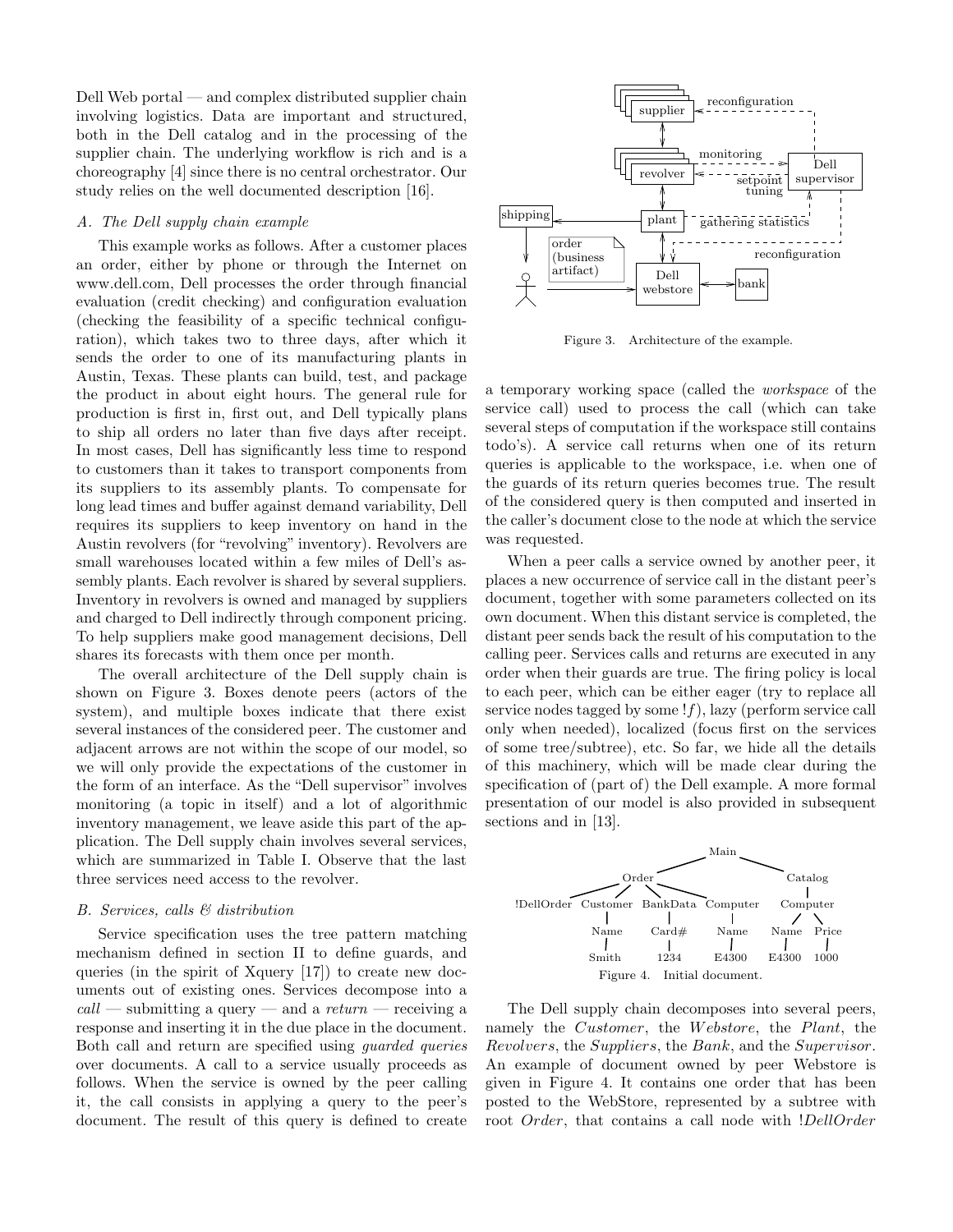| Service            | <i>Description</i>                                                                          |
|--------------------|---------------------------------------------------------------------------------------------|
| DellOrder          | Returns a computer to a customer in conformance with the order form                         |
|                    | $GiveOrderId$ Gives a new identifier to a computer order form                               |
|                    | CheckCredit   Checks whether a customer has sufficient credit; performed by the bank        |
| RejectOrder        | Rejects an order if customer has insufficient credit on his bank account or order incorrect |
| ProcessOrder       | Collects and assemble items, and delivers the assembled computer                            |
| GetItem            | Gets a given item from the revolver                                                         |
| DecrementInventory | Removes one item from the revolver                                                          |
| RefuelInventory    | Adds a certain number of items to the revolver                                              |

Table I Dell Supply Chain: simplified description of the services

tag. The parameters of the command appear as siblings of the call node. The document also contains a catalog, that lists types of computers together with their price.

We assume that peers are distinct computation units or actors in the system, and do not have direct access to the documents or internal machinery of other peers. Hence a peer sees another peer through the services it provides, i.e. via interfaces depicting the relations between inputs to a service during call, and the expected results that may be returned. More precisely, an interface consists of a pattern depicting the allowed parameters of a call, a list of patterns depicting the shape of returned documents, and a constraint over the variables of these patterns.

Let us illustrate interfaces with an example. In the dell supply chain, customers see service DellOrder provided by the Webstore only through an interface  $I_{\text{DellOrder}}$ . This interface is shown on Figure 6. It consists of two patterns and an assertion. Call pattern  $I^C$  specifies that the customer should submit a product reference, a catalog price, and his credit card information to the Webstore. In turn, the customer expects the delivery of the ordered product, as specified by the *return pattern*  $I^R$ . Together with an additional *assertion*  $[X'_{\text{C}} = X_{\text{C}}]$ , this interface specifies that, when calling DellOrder service, the customer should receive the computer she ordered.

Let us detail how the Webstore implements the DellOrder interface in Figure 7. The call guard for the corresponding DellOrder service is simply true, which means that a call to service DellOrder can be processed by the Webstore as soon as a node tagged by !DellOrder exists in the document. The call query  $\widetilde{Q}^C$  of the DellOrder service copies all the needed parameters and creates instances of service calls (GiveOrderId, CheckCredit, RejectOrder, ProcessOrder) that have to be completed to process the order. Note that this also requires that the order has been correctly filled, and that the ordered reference appears in the catalog. When this is not the case, the order will not be processed.

The returned value depends on whether the order was accepted or rejected. Here, the implementation of the DellOrder service consists of a set of two guarded return

queries, namely  $(G_1, Q_1^R)$  and  $(G_2, Q_2^R)$ . Query  $Q_1^R$  returns a delivery certificate, but can only be executed when the order has been processed in due form, which is described by guard  $G_1$ . Query  $Q_2^R$  returns a rejected order when guard  $G_2$  holds, that is when the order was tagged as rejected by service RejectOrder due to, either a negative answer from the bank, or an incorrect filling of the order form. Observe that the service specified in Figure 7 is not a correct implementation of the interface specified in Figure 6. The main reason is that the customer was too optimistic in not considering possible rejection of her payment by the bank. The interface of Figure 6 should in fact be corrected accordingly, i.e include a pattern for the rejection case — this is not done here to save space.

Further specifying the services GiveOrderId, CheckCredit, RejectOrder, and ProcessOrder, would complete the description of the DellOrder service by the Webstore. Among these, the first three are internal services held by the Webstore, whereas ProcessOrder is a service held by the Plant, a different peer. Hence, the latter should be specified as an interface when seen from the Webstore, with corresponding implementation by the Plant — this mimics what we did in figures 6 and 7.

The implementation of ProcessOrder is shown in part on Figure 5. The call query of this service creates as many instances of service GetItem as there are parts (we show only one); each instance is given a unique identifier  $X_{\text{Ident}}$ . Service GetItem is owned by the plant. The return guard  $G<sup>R</sup>$  requires that each item has been properly obtained by the Plant (this process is not described in this shortened version of the case study). The return query of ProcessOrder is then simply  $Q^R = true \rightarrow processed$ , thus enabling the guard  $G_1^R$  of DellOrder, see Figure 7.

The following reasoning can be performed on the DellOrder system. It is easily seen that the service performs as specified, provided that the order is not rejected. Rejection can occur either because the order was not properly filled, or because the bank did not approve the transaction. Now, satisfying the guard  $G<sup>R</sup>$  of ProcessOrder is in the hands of the peers supplier: they are responsible for maintaining the stock at appropriate level.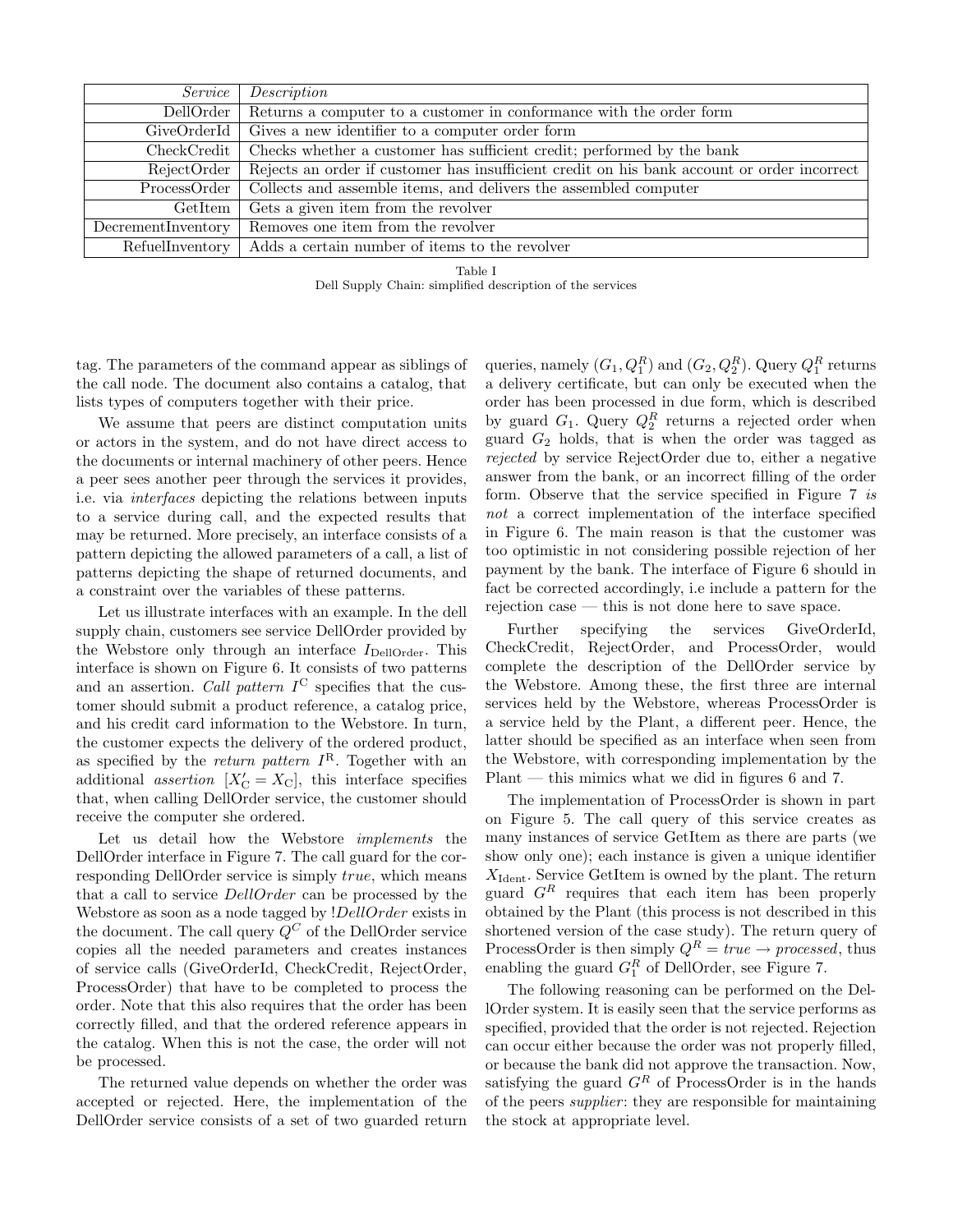

Figure 5. ProcessOrder as implemented by the plant.

This is a separate issue that can be checked based on the following information: 1/ what is the query rate for each item by the plant, 2/ how frequently suppliers check stock level at the revolvers, and, 3/ what is the critical stock level, for each item, that will cause the supplier to refuel this stock. This is a more difficult property for checking, but it is now local to the peers Revolvers and Suppliers, and does not need a system wide analysis.

#### C. Discussion

Based on the case study, several remarks can be stated:

a) Documents and workflow must be handled on an equal basis: the supplier chain involves a complex workflow that is a combination of several orchestrations: the Webstore orchestrates the progressive transformation of the order into a computer for delivery; then, each supplier maintains independently the stock level at the revolver. On the other hand, checking that the order form is properly filled and conforms information from the catalog is a data issue. However, data and workflow tightly interact through guards, which involve pattern matching on documents, and through service calls and returns, which modify documents.

b) Services are specified in a declarative way: this is done by specifying guarded call and return queries over XML documents. We use tree patterns and queries to state when a service can be invoked, what parameters must be given when calling it, when it is ready to complete, and what it can return. Hence, the control flow of a service execution is not explicitly given. *Interfaces* are defined in a similar way, and thus can be compared with the function that a service offers. We will show that this offers opportunities for efficient analysis, by replacing a distant service by an interface for it.

c) A service can involve recursively other services for its completion: the DellOrder service of Figure 7 is a typical example. Calling it adds the result of the call query to the documents owned by the Webstore as a temporary workspace. This additional document contains fresh instances of GiveOrderId, CheckCredit, etc., which must be evaluated. Computing an answer to a call may involve several recursive calls to other sub-services. With

an ad hoc use of guards, a high-level service can then play the role of an orchestration of sub-services.

#### IV. Distributed Active XML

#### A. Services as Functions

Services are owned by peers. They are captured by the notion of "function", whereas external services as seen by another peer are modeled by "interfaces".

Definition 1: A function is divided into call and a return part. The call part consists in a guarded query  $(G^C, Q^C)$  and the return part in a set of a guarded  $\left\{\left(G_i^R,Q_i^R\right)\right\}_{i\in{1..n}}.$  Guarded queries are simply pairs consisting of a guard  $\overline{a}$  pattern) and a query. The query can be applied to a document only if the associated guard holds on the considered document.

Let us consider a function DellOrder, with call query  $(true, Q^C)$  and return queries  $\{(G_1^R, Q_1^R)(G_2^R, Q_2^R)\},$ where  $Q^C, G_1^R, G_2^R, Q_1^R, Q_2^R$  are the guards and queries of Figure 7. As the call guard of DellOrder is true, this service can be evaluated as soon as a document contains a !DellOrder node. Consider for example the initial document of Figure 4, call it F. The DellOrder service can be called by peer Webstore. The call query applies to the document owned by the WebStore.

Applying DellOrder to  $F$  with its description in Figure 7 proceeds as follows. First, the body of the call query  $Q^C$  is applied to F while node labeled self in the body is mapped to node labeled !DellOrder in F. Valuations for the variables result, namely  $X_N = S$ mith, and so on. The selected values are then assigned to the corresponding variables in the head of call query  $Q^C$ , and the resulting document is put in a *workspace* WS pointing to node ?DellOrder of document  $F$ ; note the shift from mark ! to ? for DellOrder, indicating evaluation in progress. Initial document  $F$  is augmented with  $WS$ . Usually, workspaces are trees with root labeled by distinct tags of the form  $a_f$ for each service name f. This allows in particular specifying that a query applies to a workspace, or checking that a service is under evaluation on a peer. As a consequence of the DellOrder call, new service calls appear for evaluation by the different peers that own each new service, thus further modifying the status of the document.

If, as a result, return guard  $G_1^R$  holds in the workspace, then return query  $Q_1^R$  can be applied. The result  $Q_1^R(WS)$ , that is a forest containing the reference of the order, the actual reference of the assembled computer, and a node with tag *delivered* is appended as a sibling to the calling node, and the workspace WS is deleted. If, however, return guard  $G_2^R$  holds in the document, then return query  $Q_2^R$ can be applied to the workspace, which appends a forest containing the reference of the order, and a node with tag rejected, and deletes the workspace. In both cases, the calling node with tag ?DellOrder is relabeled with Dellorder, indicating that the call is completed.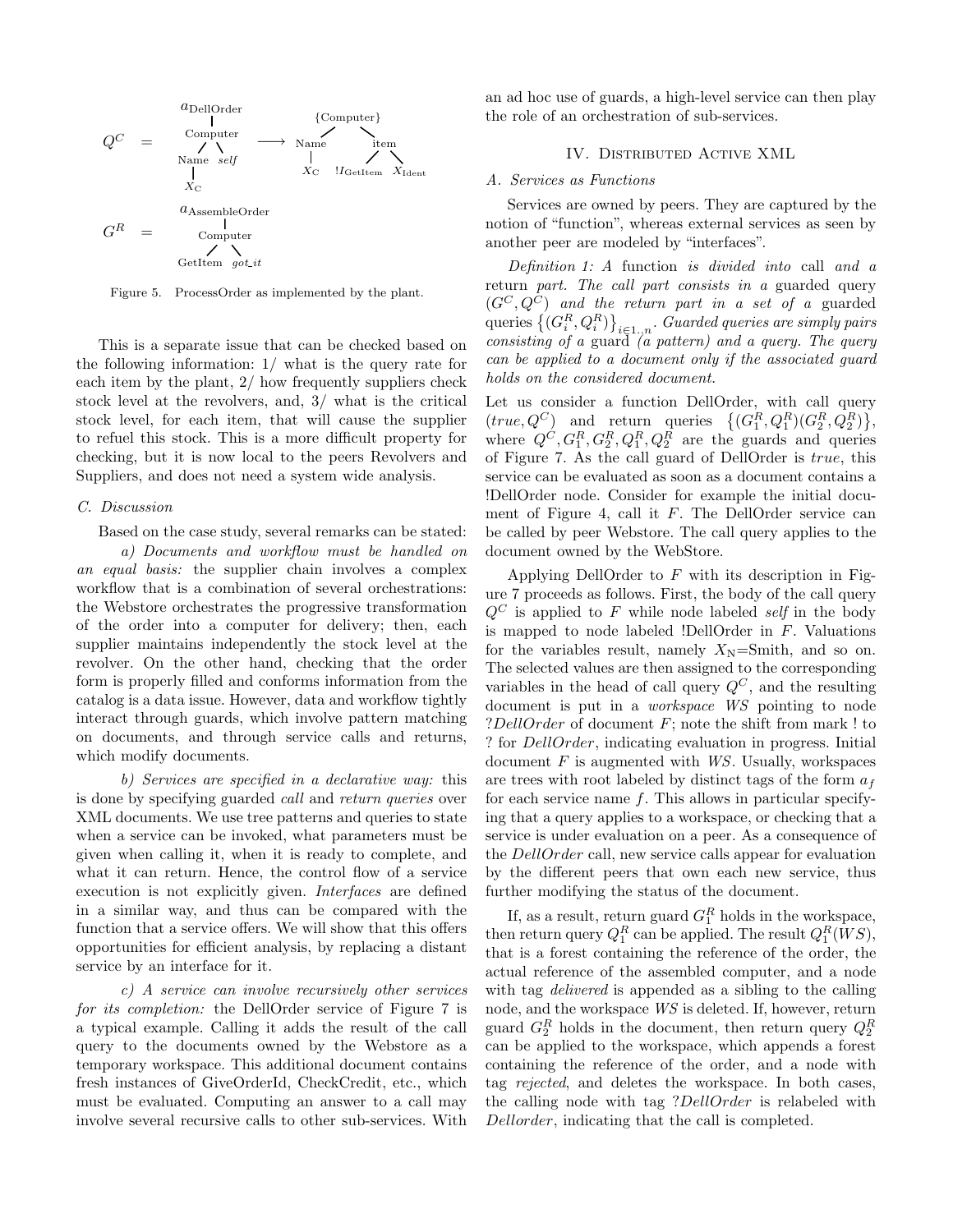

Figure 6. IDellOrder, external view from customer as an interface, with its assertion  $[X'_{\text{C}} = X_{\text{C}}]$ .



Figure 7. DellOrder, implementation by Webstore.

The *move* from a document  $F_0$  to another document  $F_1$  as the result of a call to and a return from service f are written  $F_0 \vdash_{\text{func}}^{f,\text{call}} F_1$  and  $F_0 \vdash_{\text{func}}^{f,\text{ret}} F_1$ , respectively, and we simply write  $F_0 \vdash_{\text{func}}^f F_1$  to refer to any of the above two cases.

#### B. External services as interfaces

We aim at distributing active XML, and to this extend, distant services should be perceived only through the functionalities they provide. This notion is captured by interfaces. Figure 6 depicts an interface for the DellOrder service. This interface can be seen by the customer, who can thus say something about 1/ what parameters she must submit to the service call, and 2/ what are the possible returns of the service.

Definition 2: An interface is a pair  $(I^C, \{I^R_i\}_{i \in 1..n})$ consisting of a call and a set of return patterns, possibly enhanced with constraints over variables of  $I^C$  and  $I_i^{\rm R}, i \in 1...n$ .

Interfaces can be seen as descriptions of distant services. When such services are not explicitly provided, it seems interesting to study the evolution of a system under any implementation. This is captured as follows. Document  $F_0$  can *move* to document  $F_1$  under interface  $I = (I^{\text{C}}, \{I_i^{\text{R}}\}_{i \in 1..n}),$  written  $F_0 \vdash_{\text{intf}}^I F_1$ , if  $1/F_0$  satisfies  $I^{\mathcal{C}},$  and 2/ the increment  $F_1 \backslash F_0$  satisfies some  $I_i^{\mathcal{R}}, i \in 1...n$ .

In the following, we will also use interfaces to depict the functional needs of some peer, and relate local needs to a distant implementation (an access to a local function provided by another peer). However, we need to ensure that a service provides a correct implementation before connecting an interface and a function. This is formalized under the notion of implementation:

Definition 3: A function  $f$  implements an interface  $I$ , written  $f \models I$  iff  $1/$  for every document F in which I<sup>C</sup> holds, there is a matching from the body of the call query  $Q_f^C$ of f to F, and  $2$ / every document returned by f satisfies at least one return pattern  $I_i^R$ . Assertions of I must be satisfied as well, if any.

Intuitively, condition 1/ means that when parameters of a call satisfy the call pattern of an interface, then they will be correct inputs to a service, and condition  $2/$  means that all returned values are compatible with the expected results specified in the interface. The function in Figure 7 is not an implementation of the interface in Figure 6, as the rejection case is not considered by the interface. Observe that interfaces involve no guard, and that relation  $f \models I$ does not involve the call guard of  $f$ ; the reason for this is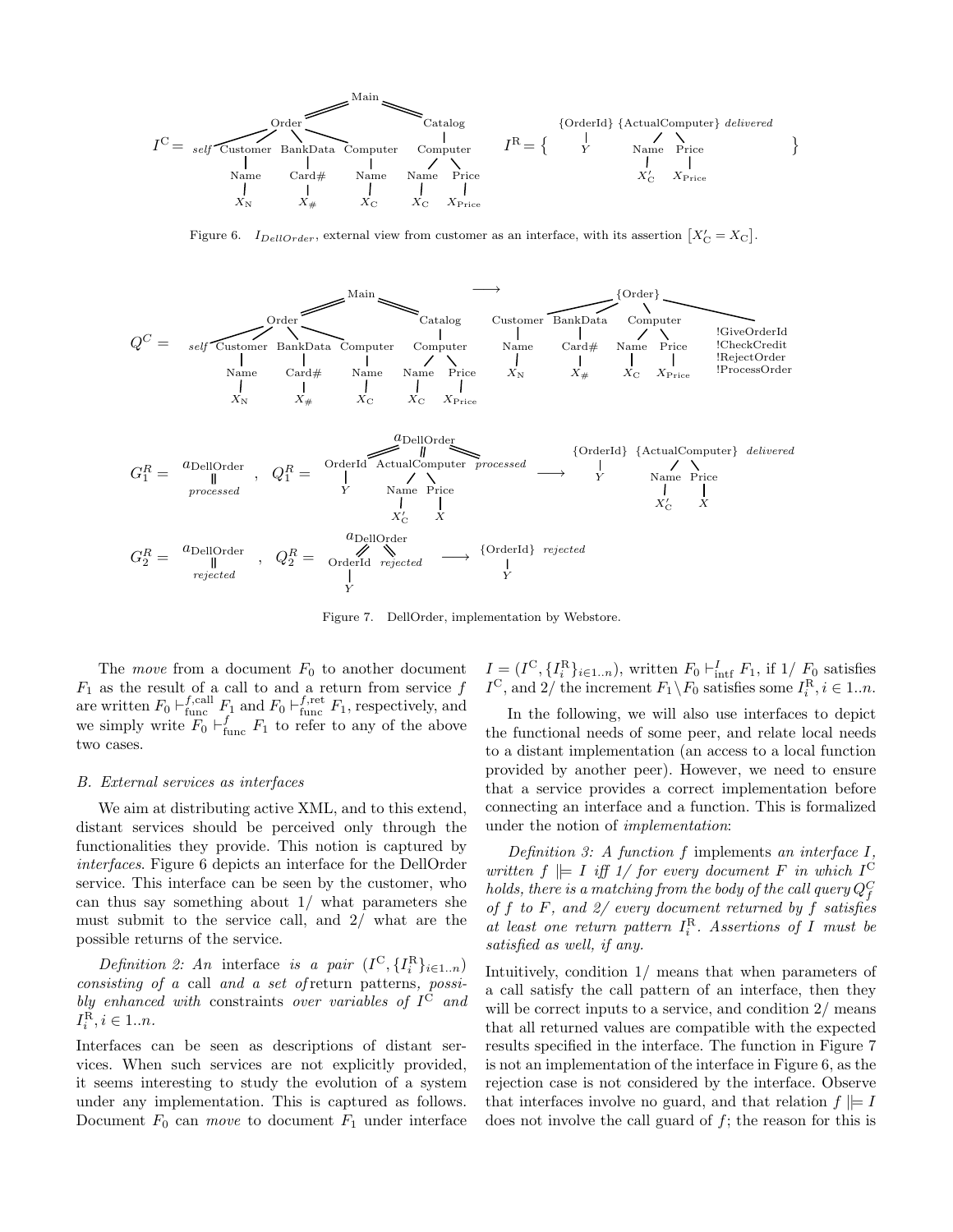that guards must be tested at the peer owning the service.

Relation  $\|\equiv$  is formally defined in [13], where it is shown that it can be brought back to two instances of a query containment [18], [15], plus an instance of pattern matching problem. Implementation relation  $|\equiv$  is shown to be decidable and of complexity Co-Nexp-Time under some assumptions on the domains of variables and on the type of constraint used in the interface.

#### C. The Distributed Active XML model

An Active XML system  $S$ , as described in [12] consists of a set  $P$  of *peers*, a set  $\Phi_{int}$  of functions — the internal services — and a set  $\Phi_{\text{ext}}$  of interfaces — the external services — both located on one of the peers. For each *initial document*  $F_0$ , S gives raise to a set of possible runs, which are the possible sequences  $F_0 \vdash F_1 \vdash \dots$  of documents obtained by performing moves under calls to internal and external services contained in  $F_0$ , and to the new service calls that result, inductively.

AXML systems do not consider the effect of distribution, and external services are just underspecified (via interfaces in our definition, and via DTDs in the original AXML model). In particular we have to describe the effect of a call to a distant service that implements an interface. We first enhance our previous notion of AXML system to take distribution and implementation into account, and then consider the semantics of DAXML.

Definition 4: A Distributed AXML system (DAXML system)  $S = (\mathcal{P}; \Phi_{int}, \Phi_{ext}; \mathcal{L}; \gamma)$  is a tuple comprising:

- $a$  set  $P$  of peers,
- two disjoint sets  $\Phi_{int}$  and  $\Phi_{ext}$  of functions and interfaces,
- a location map  $\mathcal{L} : \Phi_{int} \cup \Phi_{ext} \mapsto \mathcal{P},$  and
- an implementation map  $\gamma : \Phi_{ext} \mapsto \Phi_{int}$  which is a partial function such that  $\gamma(I) \models I$  for each interface  $I \in \Phi_{\text{ext}}$ .

It is required that  $\mathcal{L}(\gamma(I)) \neq \mathcal{L}(I)$ , reflecting that service interfaces are used by distant peers other than the one owning the service.

DAXML systems compose as follows:  $S_1 \parallel_{\xi} S_2$  is given by:  $\mathcal{P} = \mathcal{P}_1 \cup \mathcal{P}_2$ ,  $\Phi_{\text{int}} = \Phi_{\text{int}}^1 \cup \Phi_{\text{int}}^2$ ,  $\mathcal{L} = \mathcal{L}^1 \cup \mathcal{L}^2$ ,  $\Phi_{ext} = \Phi_{ext}^1 \cup \Phi_{ext}^2$ , and  $\gamma = \gamma^1 \cup \gamma^2 \cup \xi$ , where the pairing map

$$
\xi: \left(\Phi^1_{\rm ext}\cup\Phi^2_{\rm ext}\right)\setminus\left(D(\gamma^1)\cup D(\gamma^2)\right)\mapsto \Phi^1_{\rm int}\cup\Phi^2_{\rm int}
$$

assigns interfaces of one system to functions of the other system implementing them. The parallel composition is only defined if  $\mathcal{L}^1$  and  $\mathcal{L}^2$  agree on the common part of their respective domains, and similarly for  $\gamma^1$  and  $\gamma^2$ .

Distributed documents: Documents are distributed over peers: a document is thus a forest  $F$ , and there exists a map  $\ell$  such that  $\ell(F) \in \mathcal{P}$  localizes each tree F of forest F on a peer. Distribution of documents is an important issue, as a peer should not have direct access to data or services owned by another peer. In the original AXML model, services are called and guards are evaluated over a global document, regardless of who owns the data. We propose an interpretation of distribution that allows access to remote data and services only via distant service calls. Distributed AXML documents located on a peer p contain references to services provided by  $p$  (nodes with labels of the form  $!f$ with  $f \in \mathcal{L}^{-1}(p) \cap \Phi_{\text{int}}$ ) and references to interfaces (nodes with labels of the form !I with  $I \in \mathcal{L}^{-1}(p) \cap \Phi_{ext}$ . Each peer knows exactly which service on which distant peer implements its external functions.

The first easy cases are local service and interface moves. A local call to a service or interface owned by a peer p only modifies the part of the distributed document owned by  $p$ . Let us call this part of the distributed document  $F_p$ . Then, there is a local move  $F \vdash F'$  from document F to document F' iff there is a move from  $F_p$ to some  $F'_p$  as defined in sections IV-A and IV-B, and the rest of the document located on other peers does not change (i.e.  $F \backslash F_p = F' \backslash F'_p$ ). We only allow local interface moves for interfaces that are not implemented.

The remaining case is then distant service calls. An *external call* to an implemented interface  $I =$  $(I^{\mathcal{C}}, \{I_i^{\mathcal{R}}\}_{i\in{1..n}})$  can be performed if a peer p owns a node labeled by  $!I$ . Calling  $I$  consists in replacing label  $!I$  by  $?I$ in  $F_p$ , and appending to the peer that implements I (say with a service g) a new tree with root  $a_I$ , that contains a node labeled !g and the smallest set of subtrees of  $F_p$ where  $I^C$  holds. This can be considered as sending to a peer a request to execute g with some parameters, and creating a distant workspace. Note that this move is only allowed for implemented interfaces.

A return from a an external service call can be performed only when the distant service has been completed, that is the previously created distant workspace contains a node labeled g, with no ! or ? mark. The computed result is deleted from the callee's document, and appended as a sibling of the external calling node in the caller's document. The label of the calling node is then set to I.

We will not give more details on the semantics of DAXML, and refer to [13] for a complete operational description. In the rest of the paper, we will simply write  $F \vdash F'$  and say that there is a *move* from F to F' when F' is a distributed document obtained after executing some operation (internal/external call or return) from F. We say that  $F$  is *deadlocked* if there exists no  $F'$  such that  $F \vdash F'$ . A run of a system S from a distributed document  $F_0$  is an infinite sequence  $\rho = F_0, \ldots, F_n, \ldots$  of instances over S, such that for every *i*, either  $F_i \vdash F_{i+1}$  or  $F_i$  is deadlocked and  $F_i = F_{i+1}$ . We denote by  $\mathcal{R}uns(F_0, \mathcal{S})$  the runs of S starting at  $F_0$ .

*Locality in DAXML:* Let  $S$  be a DAXML system and  $\mathcal{R} \subset \mathcal{P}$  be a subset of its set of peers. One can restrict S to  $\mathcal{R}$ , written  $\mathcal{S}_{|\mathcal{R}}$ , by simply restricting the set of functions and interfaces to those located on  $R$ , and restricting the location map accordingly.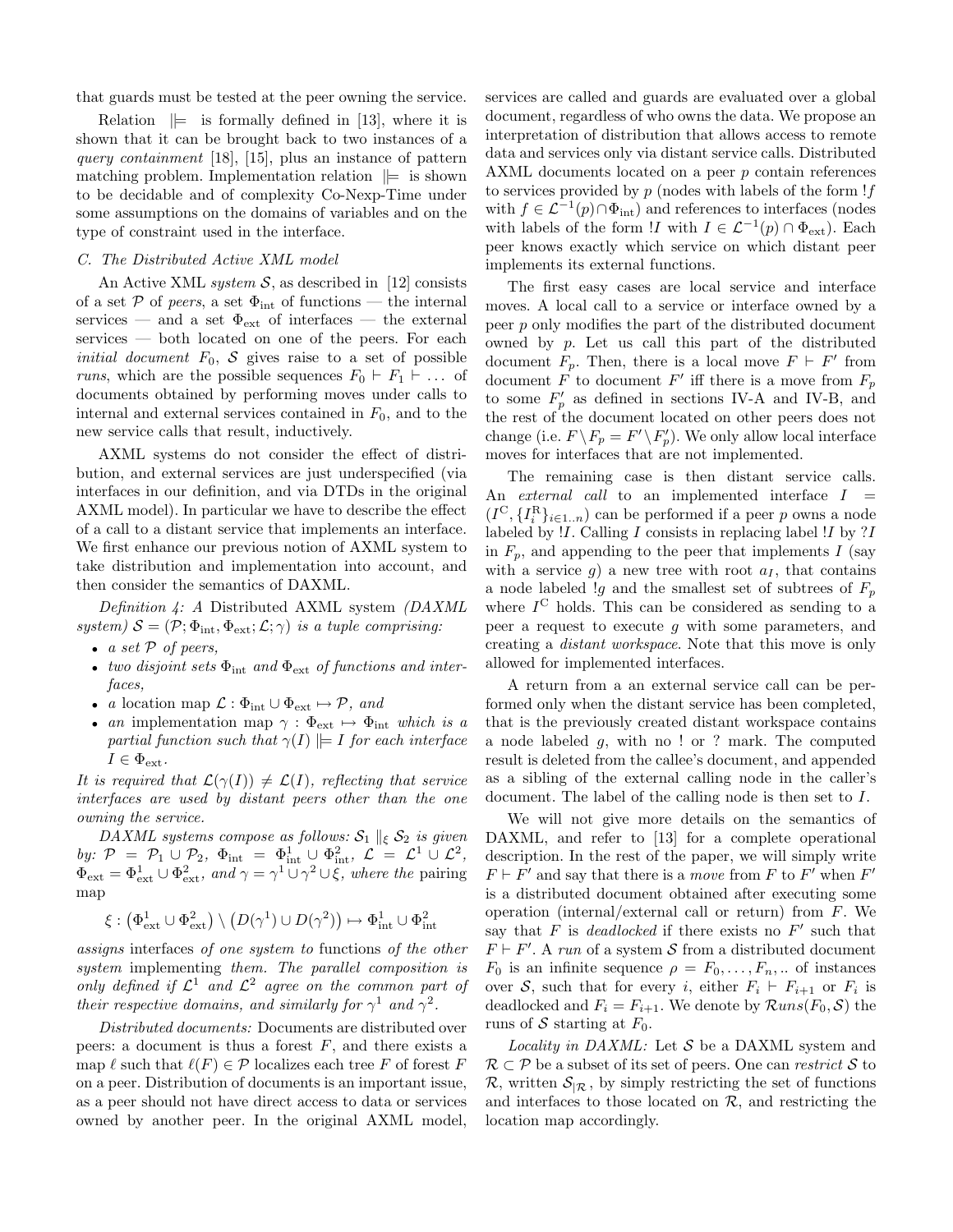Similarly, for F a distributed document for  $S$ , we can restrict  $F$  to its subset of trees located on  $\mathcal{R}$ , written  $F_{\mathcal{R}}$ . Then, a run  $\rho = F_0, F_1, \ldots$  of S can be projected over  $\mathcal{R}$ , written  $\Pi_{\mathcal{R}}(\rho)$ , by 1/ considering the sequence of restrictions  $F_{0|\mathcal{R}}, F_{1|\mathcal{R}}, \ldots$ , and, 2/ only keeping, in the so restricted run, changes that are local to  $\mathcal{R}$ . For  $\mathcal{R}$  a singleton  $\{q\}$ ,  $\Pi_q(\rho)$  records what can be seen from peer q in run  $\rho$ . Local runs satisfy the following property for every system S and distributed document  $F_0$  [13]:

$$
\Pi_{\mathcal{R}}(\mathcal{R}uns(F_0, \mathcal{S})) \subseteq \mathcal{R}uns(F_0_{|\mathcal{R}}, \mathcal{S}_{|\mathcal{R}})
$$

which expresses that the local view, by a subset of peers, of any run of the overall system, conforms with the set of runs specified by replacing distant calls by their interfaces. This property is important, as it allows to check locally for safety properties such as the absence of a bad pattern in any run of an AXML system.

#### V. Issues of decidability and complexity

Issues of decidability and complexity impacted our design choices in the following aspects of our model: how interfaces should be defined, and what kind of property can be checked on a DAXML system. We begin with the notion of interface and study the implementation relation.

#### A. Complexity of the implementation relation

The first question is that of the complexity of pattern matching  $F \models P$ . Obviously, testing if  $T \models P$  is an NPcomplete problem as soon as variables are used (which allows encoding a SAT problem). We can reduce complexity of pattern matching, and then, of implementation, by stating assumptions regarding variables or the shape of patterns. The child-only assumption holds when a pattern does not use descendant edges. The finite-domain assumption holds when variables range over finite domains.

The following result is proved in  $[13]$ : let  $I$  be an interface and f be a function which variables range over finite domains, and such that additional constraints do not involve at the same time variables of  $I^{\mathcal{C}}$  and  $\{I^{\mathcal{R}}_i\}_{i\in\{1..n\}}$ (that is we forbid expressions of the form  $X < Y$ ,  $(X = \alpha) \Longrightarrow (Y = \beta)$ , etc. when X is a variable of  $I^C$ and Y a variable of  $I_i^{\text{R}}$  for some  $i \in 1..n$ ). Then, deciding whether  $f \models I$  is a Co-NexpTime problem. However, without the finite domain assumption, or with generic constraints on variables,  $f \models I$  becomes an undecidable problem.

Observe that our implementation relation (definition 3) is not tractable with assertions such as the side conditions of functions and interfaces in the examples of figures 6 and 7. The reason is that considering them would immediately lead to undecidability of the implementation relation this fact is explained in the next paragraph. However, it is still possible to leave the assertions aside when verifying implementation, and to handle them separately (for instance at runtime).

#### B. Reachability and Tree-LTL logic

It is shown in [13] that it is undecidable whether a pattern  $P$  is reachable by some run of a DAXML system S starting from a given initial document  $F_0$ . This undecidability result is not related to distribution; it holds already with a single peer and internal services only [12]. It can be avoided if negative patterns are forbidden in guards (they are considered in [13], but we did not allow them for simplicity) and if unbounded recursive calls between functions are forbidden too.

A consequence is that some restrictions on assertions are also needed to keep implementation decidable. Consider for instance the assertion  $[X'_{\text{C}} = X_{\text{C}}]$  in figures 6 and 7. Ensuring it is a reachability problem as it amounts to requiring that  $X'_{\mathcal{C}}$  can reach a prescribed value in some run. This is undecidable unless stringent assumptions are made, as we have seen. Hence, allowing any type of assertion in the implementation relation leads to undecidability.

More complex properties on the runs of DAXML systems can be formulated using formulas from the logic Tree-LTL [12], defined by the following grammar:

$$
\phi ::= \mathit{Qpattern} \mid \phi \land \phi \mid \neg \phi \mid \phi \mathcal{U} \phi \mid \bigcirc \phi,
$$

where  $Quatern$  is a Qpattern, i.e., a pattern  $P$  in which some variables are declared free and universally quantified over the formula, and  $\wedge$ ,  $\neg$ ,  $\mathcal{U}$ ,  $\bigcirc$  have the usual meaning of LTL. It is shown in [13] that our new notions of interface and DAXML system keep complexity and decidability issues unchanged as compared to the original results of [12] concerning guarded AXML: distribution comes for free.

#### VI. Conclusion and perspectives

This paper has introduced an XML based distributed framework for services choreographies, thus supporting information and workflow management in a unified framework. We have defined a rich notion of service interface for this framework. Distant calls via interfaces ensure interoperability between agents of a system, but also encapsulation of data and services in peers. Interfaces are useful to analyse partially specified designs where some implementations are only known via their interfaces. We see this as a promising research direction.

Our model relies on a querying mechanism that uses tree patterns (a fragment of Xpath). However, AXML can easily be adapted to other query mechanisms (possibly with different decidability issues). Finally, let us mention that an experimental AXML platform has been developed by the Active XML community (www.activexml.net). This implementation relies on standards for web services and is then open to all systems implementing these standards.

ACKNOWLEDGMENT: We are indebted to Serge Abiteboul, Victor Vianu, and Luc Segoufin, for fruitful discussions on this work.